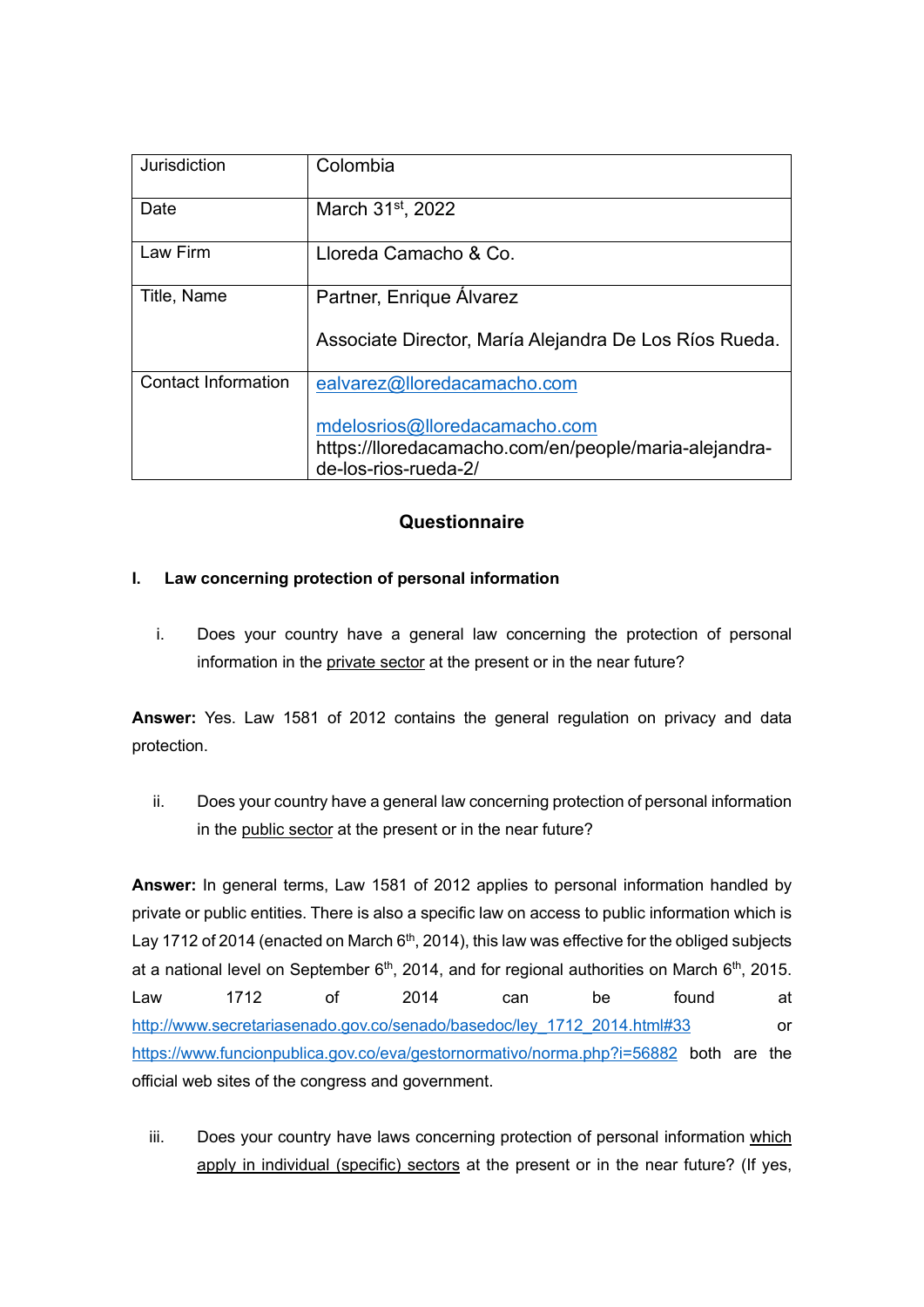### please describe outline.)

**Answer:** Yes, Law 1266 of 2008, applies specifically to the handling of financial and commercial information, including also personal data, this law specifically regulates the report of information (from individuals or companies) to credit bureaus when there is a default in the payment obligations.

There are no additional specific laws for the handling of personal data in different sectors, however, note that regarding clinical histories there is specific regulation which in certain ways affects personal information.

**Where all of the answers to the question of I.(i), (ii) and (iii) is "no", please skip to IV.** 

# **II. The basic information of the regulation concerning protection of personal information.**

i. Please fill in the blanks below about all the law concerning personal information mentioned at I.. (please add a reply column as necessary,)

The title of the law : Statutory Law 1581 of 2012. General regulation on privacy and data protection. A text of the law is available in Spanish at <https://www.funcionpublica.gov.co/eva/gestornormativo/norma.php?i=49981>or at [http://www.secretariasenado.gov.co/senado/basedoc/ley\\_1581\\_2012.html](http://www.secretariasenado.gov.co/senado/basedoc/ley_1581_2012.html) both are official government and congress web sites.

| $\left(1\right)$ | The definition of<br>"Personal<br>Information"       | Personal Information is defined by the general regulation on<br>data protection as any information related or that can be<br>linked to one or many individuals, identified or identifiable.                                   |
|------------------|------------------------------------------------------|-------------------------------------------------------------------------------------------------------------------------------------------------------------------------------------------------------------------------------|
| $\rm(2)$         | in<br>The<br>scope<br>which<br>the<br>law<br>applies | The general regulation on privacy applies to the handling of<br>personal data performed by any public or private entity<br>(including NGOs).<br>The regulation would not be applicable to the following types<br>of handling: |
|                  |                                                      | The one performed in a domestic or personal<br>scope.<br>To the national security and defense data<br>bases, as well as to those related with the<br>prevention and control of money laundering and<br>financing terrorism.   |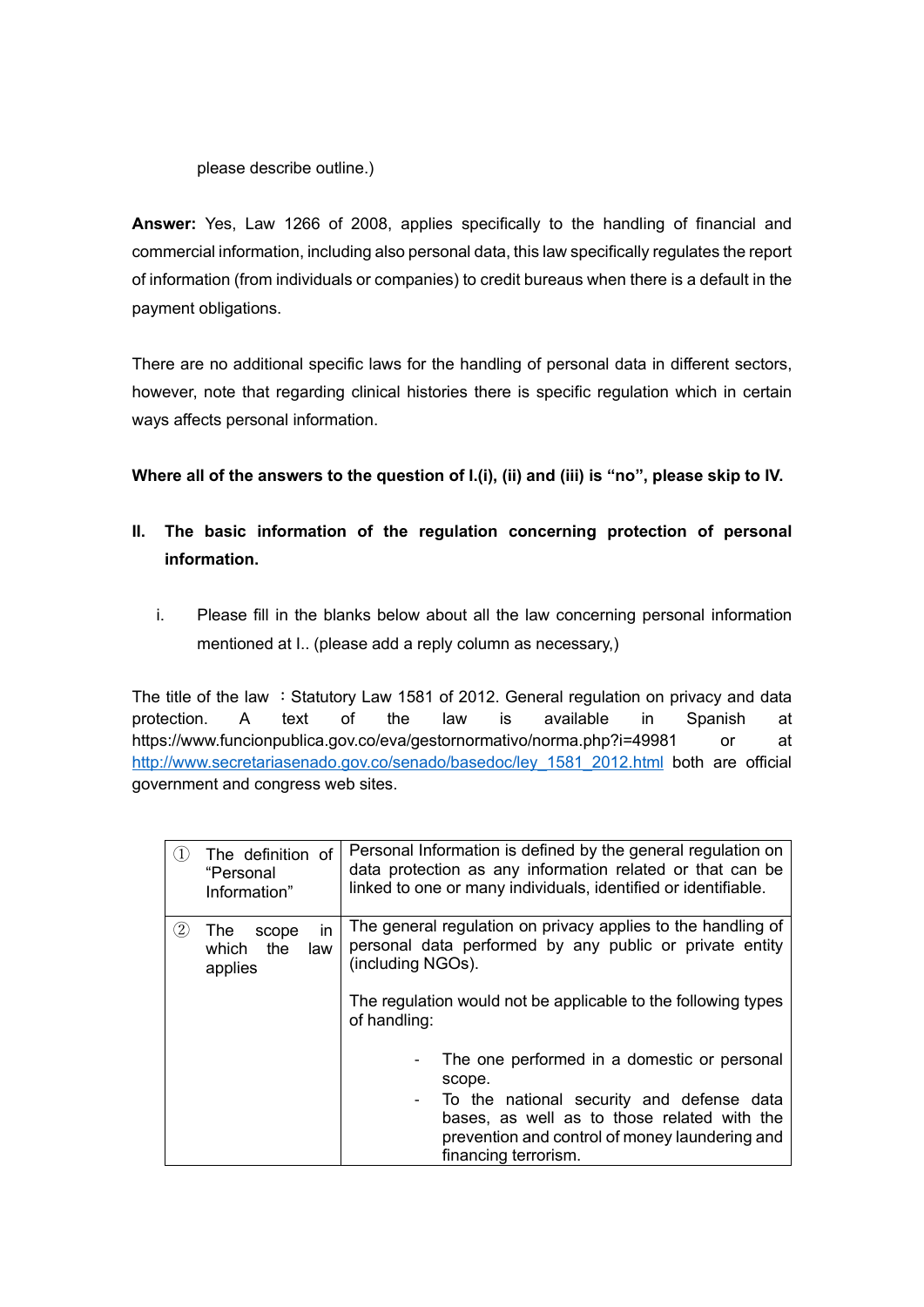|               |                                    | To intelligence or counterintelligence data<br>bases.<br>To journalistic information.<br>To census related information.<br>However, the excluded handlings must at all times apply the<br>general principles of data protection regulation.                                                                                                                                                                                                                                                                                                                       |
|---------------|------------------------------------|-------------------------------------------------------------------------------------------------------------------------------------------------------------------------------------------------------------------------------------------------------------------------------------------------------------------------------------------------------------------------------------------------------------------------------------------------------------------------------------------------------------------------------------------------------------------|
| (3)           | territorial<br><b>The</b><br>scope | Independently of where the controller or processor is located,<br>if the controller or processor handles data to which the<br>Colombian law is applicable, to such handling the Colombian<br>law will apply. The data protection authority has considered<br>that data protection regulation would apply to any handling of<br>data performed by a controller or processor, even if the<br>controller/processor is located outside of Colombia if the data<br>that is being handled was collected in Colombia and belongs<br>to Colombian nationals or residents. |
| $\circled{4}$ | Enactment date                     | October 17th, 2012                                                                                                                                                                                                                                                                                                                                                                                                                                                                                                                                                |
| $\circledS$   | <b>Effective date</b>              | October 17th, 2012                                                                                                                                                                                                                                                                                                                                                                                                                                                                                                                                                |
|               |                                    | However there was a transition regime as to which<br>companies had up to 6 months to start complying with the<br>law.                                                                                                                                                                                                                                                                                                                                                                                                                                             |

The title of the law : Law 1266 of 2008. Applicable law to the *habeas data* and to the handling of personal data, and specifically to financial, commercial, and services information. A text of the law is available in Spanish at [http://www.secretariasenado.gov.co/senado/basedoc/ley\\_1266\\_2008.html](http://www.secretariasenado.gov.co/senado/basedoc/ley_1266_2008.html) which is the official congress web site.

|                   | οf<br>definition<br>The<br>"Personal Information" | Any information related to one or many identified or<br>identifiable persons (individuals or entities), or that can<br>be linked to an individual or entity.   |
|-------------------|---------------------------------------------------|----------------------------------------------------------------------------------------------------------------------------------------------------------------|
| $\left( 2\right)$ | The scope in which the<br>law applies             | This regulation applies to any data registered within a<br>data base administered by any public or private entity<br>(including NGOs)                          |
| (3)               | The territorial scope                             | Applies to handling performed in Colombia<br>bv<br>individuals or entities. This law is closely related with<br>the handling of information on credit bureaus. |
| (4)               | Enactment date                                    | December 31 <sup>st</sup> , 2008                                                                                                                               |
| (5)               | Effective date                                    | December 31 <sup>st</sup> , 2008                                                                                                                               |

Law 1266 of 2008 was recently by law 2157 of 2021 (enacted and effective as of October 29<sup>th</sup>, 2021) which included among others, in a specific way the accountability principle to this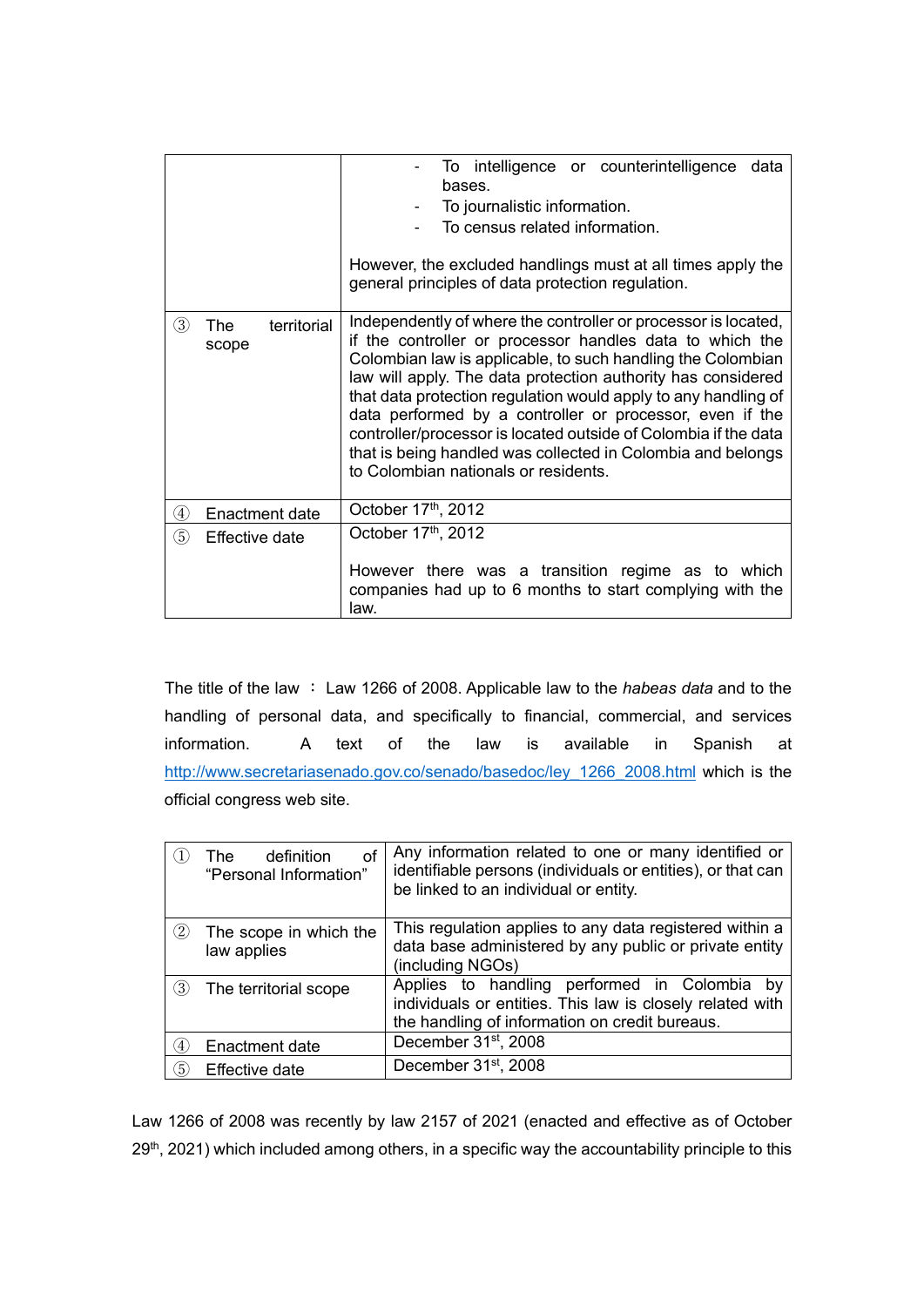regulation, as well as other requirements from the perspective of the privacy and data protection regulation contained in Law 1581 of 2012.

ii. If there are any special instructions about the laws, please describe them.

Note that Colombian regulation considers that the legal base to process personal data is always consent. Consent may be obtained by writer or oral means, or by unequivocal conducts of the data subjects, but in all cases, consent must be available for future consult, access or review by the subject or the authorities. There are exceptions to obtaining consent such as when it refers to public information, or when the information is required by a public entity, or in cases of medical and sanitary emergencies, among others.

Note that in Colombia, the law does not specifically recognize as legal bases to process information aspects such as legitimate interest or performance of a contract.

Also, it is important to highlight that recently (February 2022) the government issued regulation in the applicability of Binding Corporate Rules, which will allow the international transfer of data among companies of a same corporate group, when the corresponding Binding Corporate Rules are compliant with local requirements and accepted by the local authorities.

#### **III. OECD Privacy Principles**

i. If there are any provision of law which embody each OECD Privacy Principle in your country, please describe the outlines. [https://www.oecd.org/sti/ieconomy/oecdguidelinesontheprotectionofprivacyandtran](https://www.oecd.org/sti/ieconomy/oecdguidelinesontheprotectionofprivacyandtransborderflowsofpersonaldata.htm) [sborderflowsofpersonaldata.htm](https://www.oecd.org/sti/ieconomy/oecdguidelinesontheprotectionofprivacyandtransborderflowsofpersonaldata.htm)

In general terms, note that the OECD privacy principles are recognized in Colombia by the local authority in charge of applying data protection regulation which is the Superintendence of Industry and Commerce. Most of the principles are incorporated within the General Regulation on Privacy and Data Protection, as outlined below; however, note that all principles are considered at some point by the law as we will comment.

- (a) Collection Limitation Principle: article 4.a of Law 1581 of 2012 refers to the legality principle which is related with the collection limitation.
- (b) Data Quality Principle: article 4.d of Law 1581 of 2012 specifically refers to this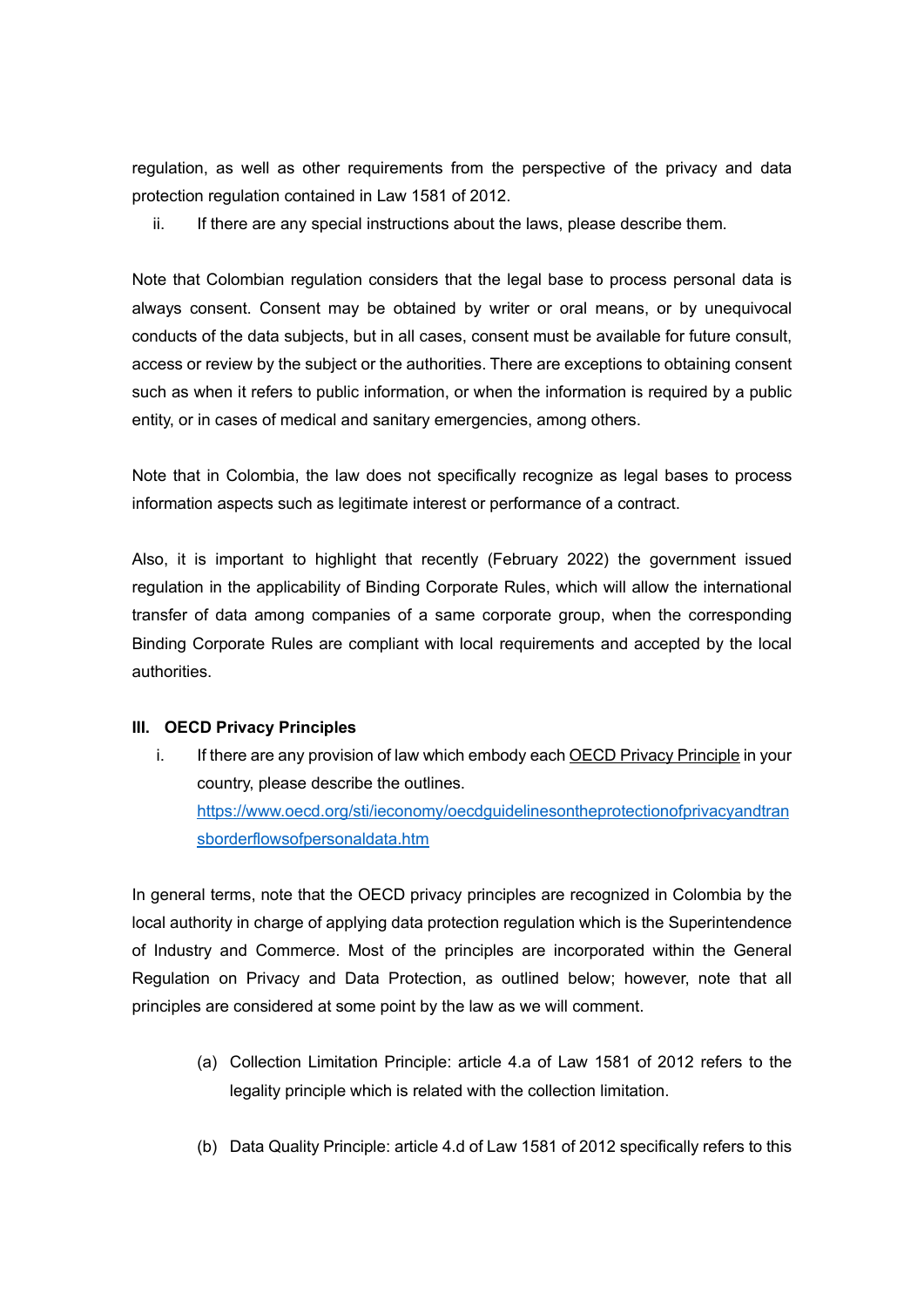principle.

- (c) Purpose Specification Principle: article 4.b of Law 1581 of 2012 includes this principle since collection of data must be based in a specific purpose.
- (d) Use Limitation Principle: in general terms, Colombian regulation considers this principle since information should and can only be used for the purposes specifically authorized by the subject.
- (e) Security Safeguards Principle: article 4.g of Law 1581 of 2012 specifically refers to this principle.
- (f) Openness Principle: article 4.e of Law 1581 of 2012 incorporates this principle to Colombian law.
- (g) Individual Participation Principle: even though this principle is not specifically considered in the article on principles, note that it is applicable, since data subjects have the rights considered by the individual participation principle.
- (h) Accountability Principle: the accountability principle is recognized by one of the regulatory decrees of the general regulation on privacy (Decree 1377 of 2013, contained in article 2.2.2.25.6.1. and following of Decree 1074 of 2015)*.* Also, the SIC has recognized this principle and issued specific guidelines on its application and implementation.
- ii. If there are any sectors in which any laws exclude the application of each OECD Privacy Principle, please describe the outline.

There are no sectors to which the application of the OECD Privacy principles has been specifically excluded.

- (a) Collection Limitation Principle
- (b) Data Quality Principle
- (c) Purpose Specification Principle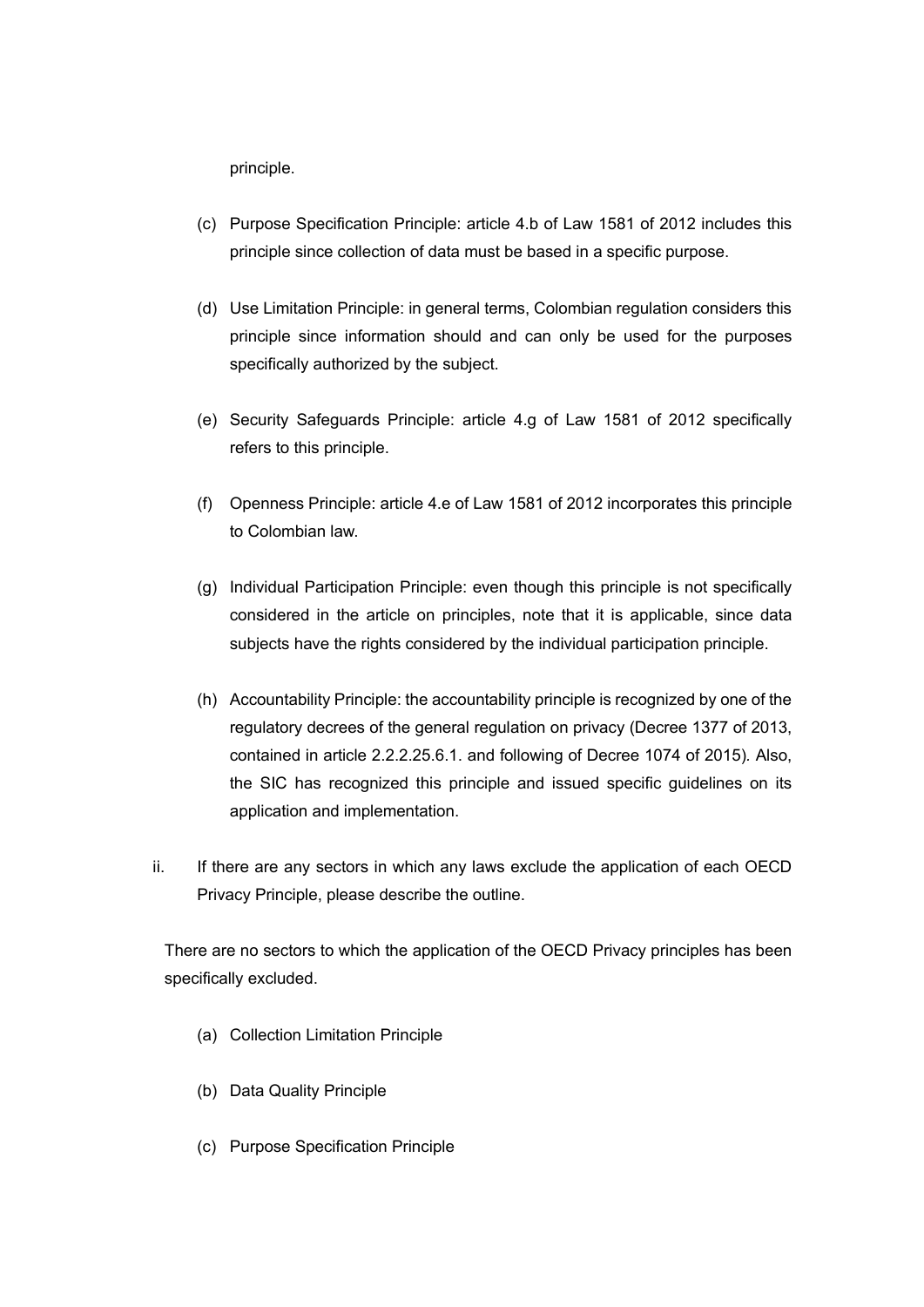- (d) Use Limitation Principle
- (e) Security Safeguards Principle
- (f) Openness Principle
- (g) Individual Participation Principle
- (h) Accountability Principle

### **IV. Data Localization and Government Access**

In your country, are there any systems having an impact on the rights of data subjects such as comprehensive government access to personal data or Data Localization? If yes, please describe them.

There are no systems that allow comprehensive government access. Government and public entities may access information from data subjects in specific situations, and at all times applying in general terms the principles of data protection regulation. As mentioned before there is a specific law on access to public information handled by public entities.

In general terms, the government and public entities may access data that is handled by the private sector, only when there is a specific court order or legal warrant, or when it refers to public registries.

Regarding data localization requirements, there is not a specific obligation on data localization in Colombia, thus personal data can be transferred outside of Colombian if the requirements to do so are met. In general terms, regulation makes a distinction between data transfers and data transmissions; a data transfer occurs when sending information by a controller or processor, to a third party that will also act as controller of information, whereas a transmission specifically refers to the handling of data by a processor on behalf of controller. Performing international data transfers is allowed to countries within the EU, as well as to countries that are accepted by the EU as adequate countries to handle information, also transfers are allowed to the United States and Japan, among others; transfers will require that the subject has granted consent not only for the transfer but for the handling of his/her